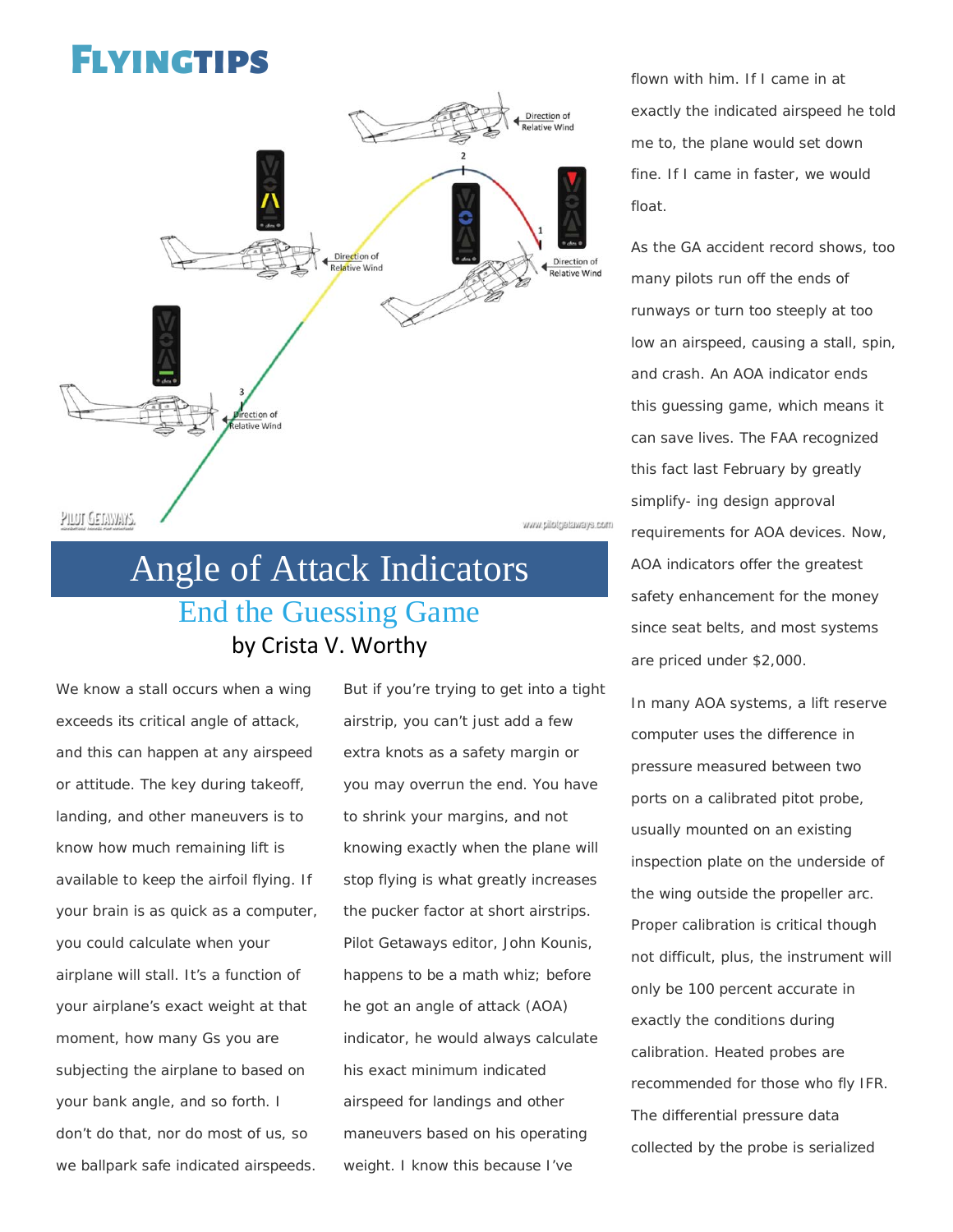within an interface module and then sent to the AOA indicator, which is typically mounted on the glareshield within the pilot's field of vision. An AOA indicator reacts more quickly than your stall warning or airspeed indicator and is more reliable; AIs often become inaccurate at low airspeeds or unusual attitudes, precisely when their information is most critical. Manufacturers have jumped into the AOA arena with both feet and pilots can now choose from a variety of devices. Their displays vary, but they all indicate when you're nearing the stall realm. Once you build confidence in your device, you may find yourself able to safely fly into airstrips you once considered too short, and you'll have a better understanding of what is happening during turns. John Kounis told me it took him a year to start trusting his Alpha Systems AOA indicator as the primary reference for pitch during a short-field approach instead of airspeed.

Alpha Systems is the current leader in terms of available display options. Green lights are shown during normal cruise. On approach, a blue light indicates the optimum alpha angle (best angle of attack for a short-field approach). Yellow means

your AOA is lower than optimum and you should raise the nose. If your AOA is too high, you'll see red lights that warn you to lower the nose. These color-coded lights allow the pilot to take the airplane closer to the stall without exceeding the critical AOA. At press time, they offer at least six different displays, with colored lights shown in vertical, horizontal, or round configurations. They also offer a new Heads-Up Display (HUD) adapter. Many of the indicators have up to 16 different LED brightness levels. There's also an audio alert output with a mute switch, 763- 506-

9990, [www.AlphaSystemsAOA.com.](http://www.alphasystemsaoa.com/) **Alpha Systems** also makes the KLR10 for Bendix King. The KLR10 has the same color scheme and similar options, 855-250- 7027[,www.BendixKing.com.](http://www.bendixking.com/)

Garmin's AOA uses what's called a normalized system. Compared to lift reserve systems described above, Garmin claims it measures AOA slightly more accurately although its multiple components will probably make installation more expensive (ask your mechanic). The components include the GI260 indicator, which, like those above, is easy to read: four green bars and a green dot mean you're on the correct AOA, increasing yellow bars, chevrons, and then red mean you are approaching a stall. It also provides aural warnings. The other components are a GAP26 probe and GSU25 air/data computer. Pitot and AOA air pressure are sent from the probe to the computer through pneumatic plumbing. The computer takes the probe measurement and an independent static source measurement, corrects for current flap setting, G-load, and atmospheric conditions, computes proper AOA, and sends it to the indicator through an RS-232 serial data connection. The display can also be shown on a G3X Touch integrated avionics suite, if you have one, but that would not be on the glareshield in your field of view on approach, 913-397-8200 or 800-800-1020, [www.Garmin.com.](http://www.garmin.com/) Do you have an experimental aircraft? Advanced Flight Systems' Pro and Sport series models operate on differential pressure gathered from two small holes in the wing. A flap sensor lets you calibrate it for both clean and approach flaps; it then corrects automatically. A builtin gear warning is included. Owners of certified aircraft might—but probably won't—be able to get FAA field approval though, 503-263- 0037, [www.Advanced-Flight-](http://www.advanced-flight-systems.com/)